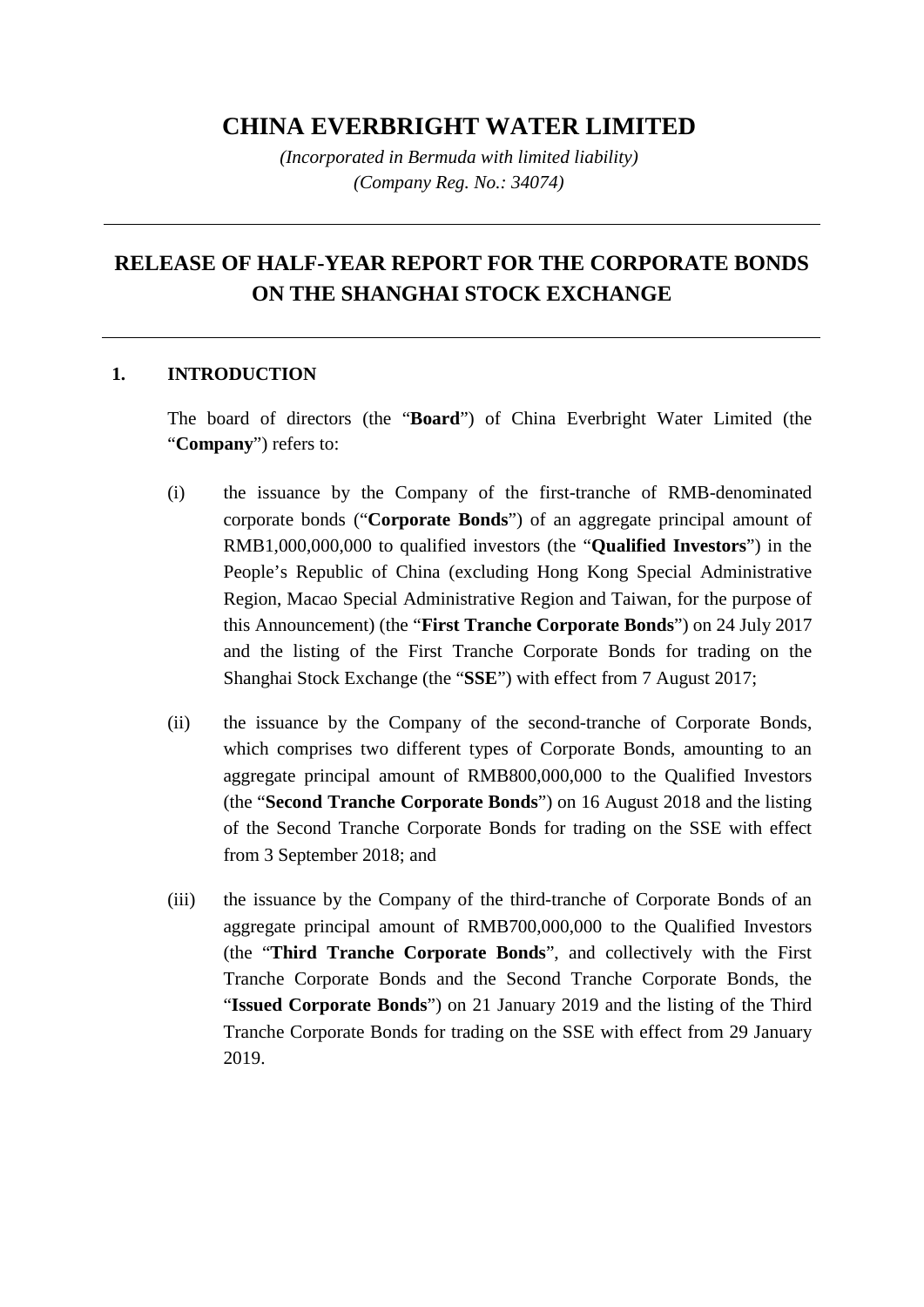## **2. RELEASE OF HALF-YEAR REPORT ON THE SHANGHAI STOCK EXCHANGE**

- **2.1** The Company has released on the SSE a report, which was prepared in accordance with the requirements under the Guidelines on the Disclosure of Information of Issuers of Publicly Issued Corporate Bonds and Format of Disclosure No. 39 (Content and Format of Half-Year Reports on Corporate Bonds) (公开发行证券的公司信息披 露内容与格式准则第 39 号 — 公司债券半年度报告的内容与格式), in respect of the period from 1 January 2020 to 30 June 2020 which provide, amongst other things, certain information relating to the Company and the Issued Corporate Bonds (the "**2020 Half-Year Report**"), including the following:
	- **2.1.1** confirmations that:
		- (i) there is no deviation from the intended use of proceeds from the issuance of the First Tranche Corporate Bonds, as disclosed in the announcements of the Company dated 21 July 2017 and 8 December 2017, and as at the date of the 2020 Half-Year Report, the proceeds from the issuance of the First Tranche Corporate Bonds have been fully utilised;
		- (ii) there is no deviation from the intended use of proceeds from the issuance of the Second Tranche Corporate Bonds, as disclosed in the announcement of the Company dated 14 August 2018, and as at the date of the 2020 Half-Year Report, the proceeds from the issuance of the Second Tranche Corporate Bonds have been fully utilised;
		- (iii) there is no deviation from the intended use of proceeds from the issuance of the Third Tranche Corporate Bonds, as disclosed in the announcement of the Company dated 16 January 2019, and as at the date of the 2020 Half-Year Report, the proceeds from the issuance of the Third Tranche Corporate Bonds have been fully utilised;
		- (iv) there is no change in the credit ratings of each of the Issued Corporate Bonds and the Company, as issuer of the Issued Corporate Bonds, as disclosed in the announcement of the Company dated 21 May 2020;
		- (v) there is no change in the credit enhancement measures and other measures implemented by the Company to ensure repayment on each of the Issued Corporate Bonds (if any);
		- (vi) there are no major changes to the main businesses, main products and business model of the Company;